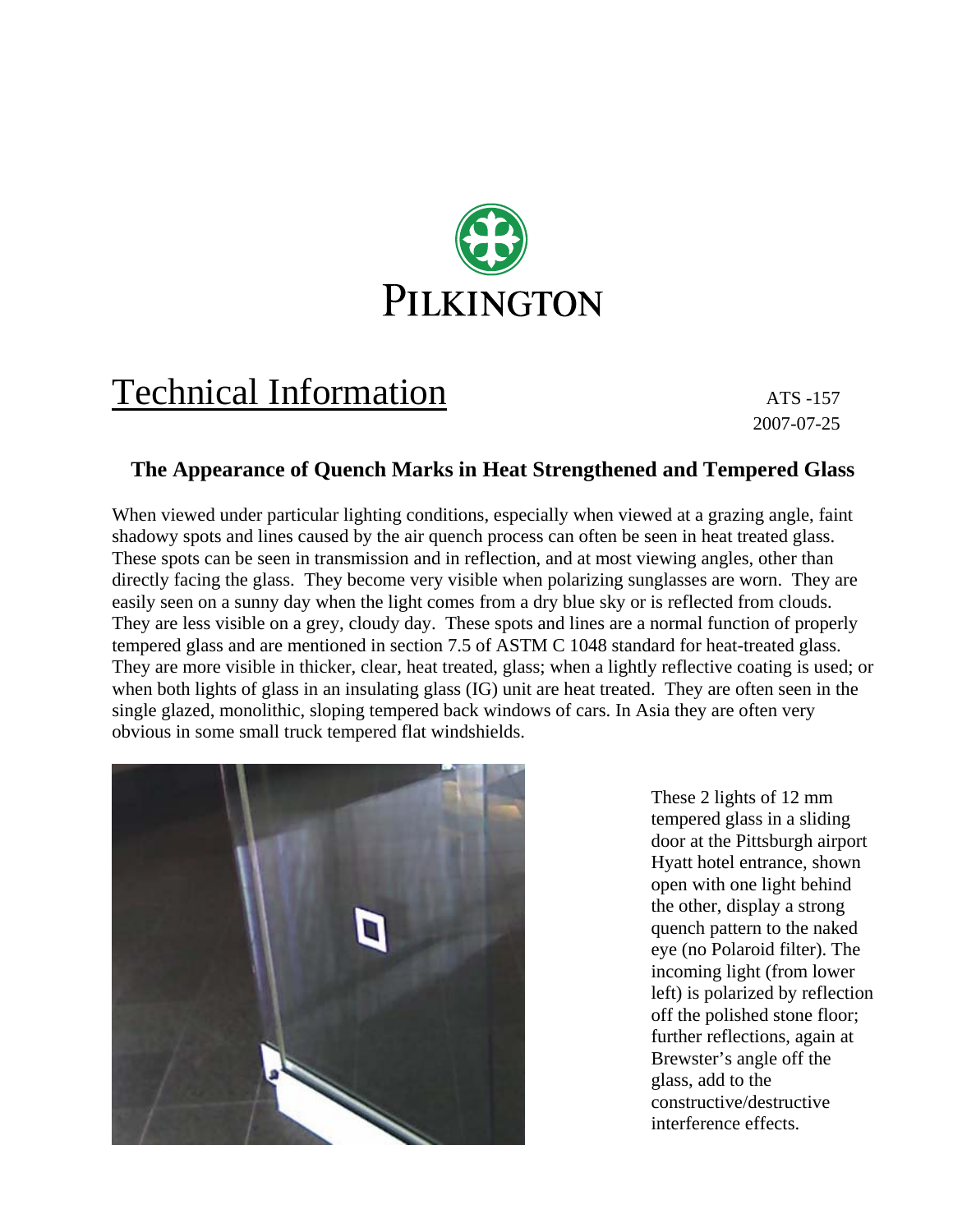

Typical dot quench pattern seen in a tempered Mercedes automotive back window when incoming light is reflected from the sky, especially when the sun is not directly shining on the glass.

The illustrations below show a simplified explanation of the physics involved in their formation:

Illustration #1 shows how light coming from the sun is made up of oscillating waves in planes at different angles to each other. When sunlight reflects from molecules of air it becomes partially polarized. These polarized waves vibrate mostly in one plane at a particular angle to vertical.

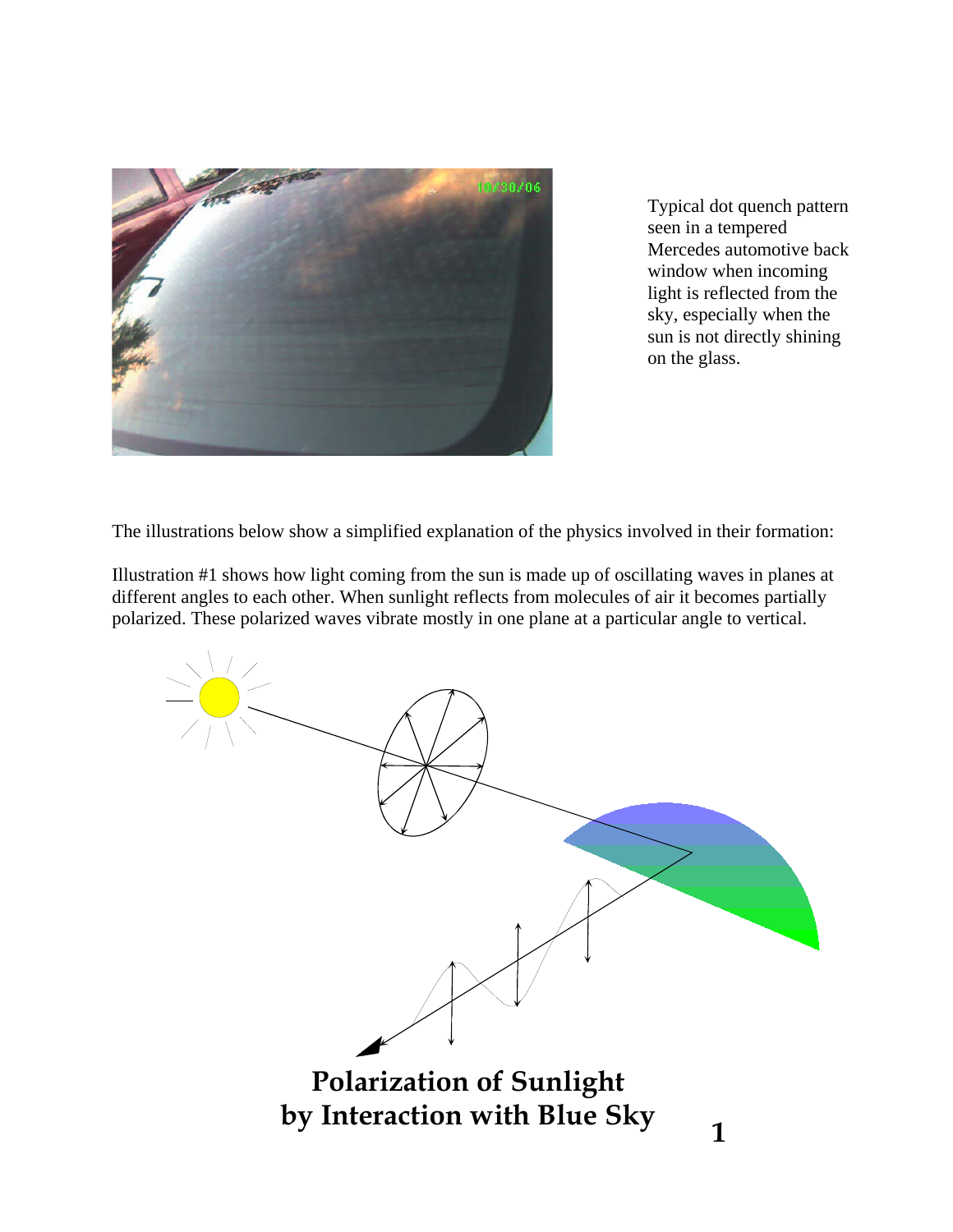Illustration #2 shows how the quench jets in a tempering furnace cannot cool the glass completely uniformly. As a result some areas are cooled faster than others, resulting in differential shrinkage which creates areas of different compressive stress. When glass is stressed in the quenching operation, with its corresponding very slight changes in density, it becomes birefringant or polarizing: that is it rotates the angle of the plane of polarized light. The greater the stress the greater will be the rotation effect.



### **Tempering Quench Jets 2**

#### **Formation of Quench Marks**

In ordinary, non-polarized, light the quench marks can be best seen when looking at the glass at an incident angle (as measured from a vertical to the plane of the glass) of 56 degrees. At this angle (Brewster's) reflected light becomes fully polarized.

When polarized light, either from a blue sky or other reflection or from reflection at Brewster's angle at a glass-air interface, passes through stressed areas of heat treated glass its angle of polarization is rotated. When that light reaches the next glass-air surface a large amount may be lost, in both transmission and in reflection, depending on the angle of polarized rotation. Areas of the glass with relatively high and low stress will therefore locally transmit and reflect different amounts of light thus creating the familiar, spotty, quench mark pattern.

The loss of light when the polarized beam is not reflected, or not transmitted, results in the familiar irregular dark marks, visible in both transmission and in reflection.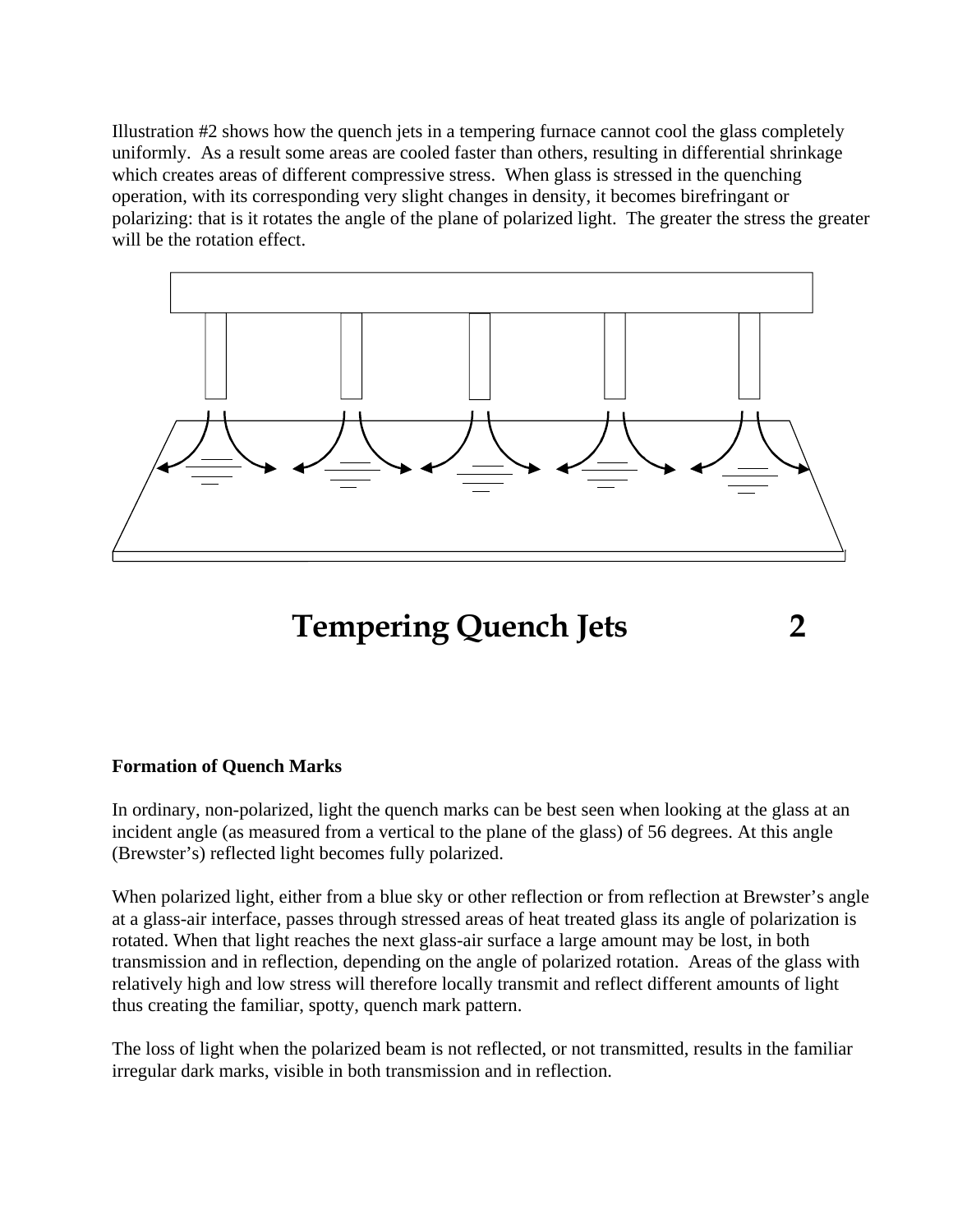Illustration #3 shows schematically (ignoring the details of Brewster's angle and glass-air reflections) how vertically polarized light could easily pass through vertically polarized sections of the glass to give bright spots but is diminished when passing through other areas polarized at a different angle to give relatively darker spots.



# **Polarized light through Tempered Glass 3**

The spots are not an indication of absolute tempering level; they simply show areas of relatively more, or less, tempering stress. Given the nature of the quenching process it is physically impossible to quench a plate with absolute uniformity. The degree of tempering and the uniformity of tempering throughout the plate can be tested by other methods such as surface stress instruments or by examining the break pattern after fracture.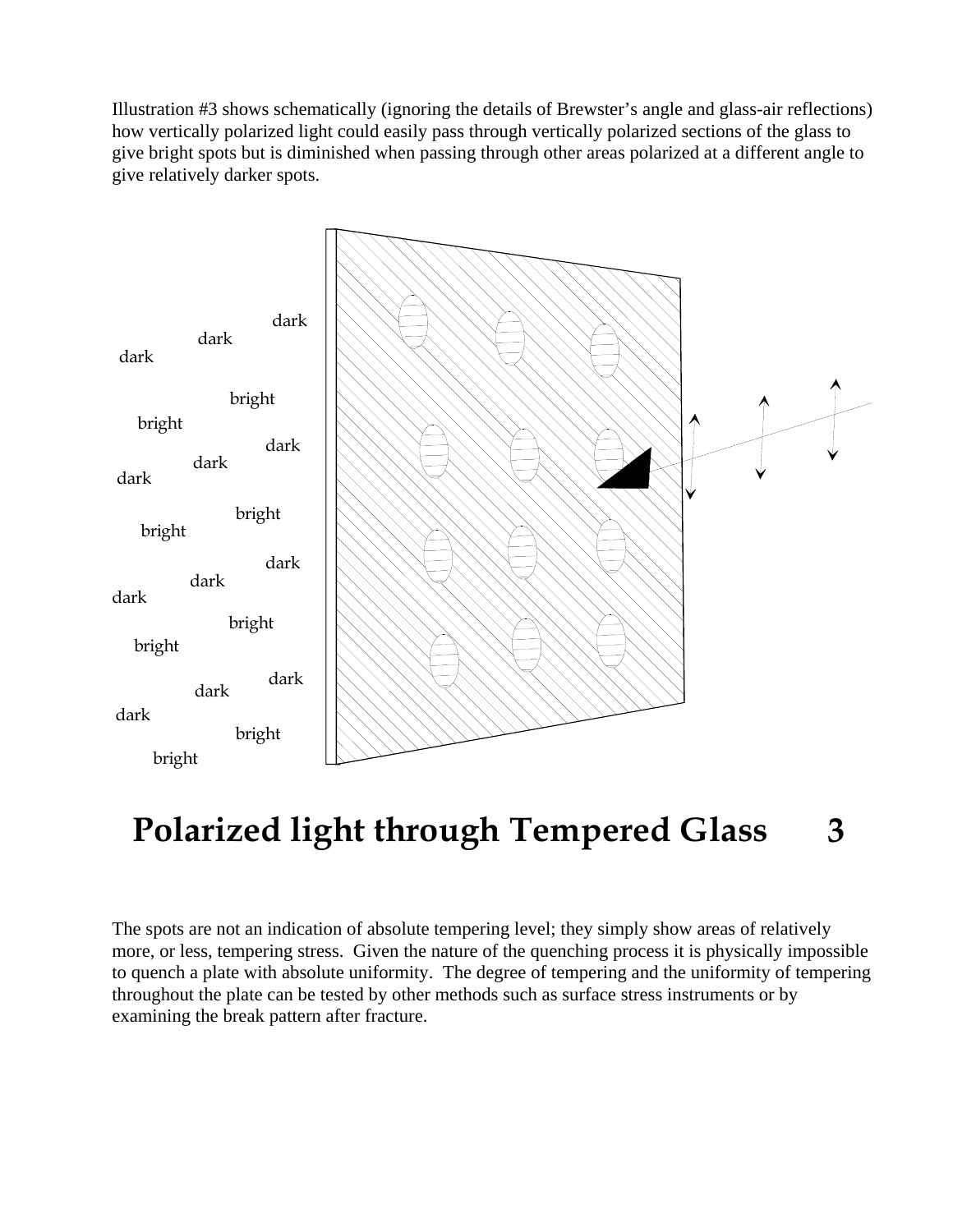

A 12inch square of 12 mm thick tempered glass can show its quench pattern to the naked eye, with no Polaroid filters, when viewed at appropriate angles on a blue sky day.



The same 12 inch square of 12 mm tempered glass much more readily shows the quench pattern under the same lighting and viewing conditions when viewed in reflection, with the transmitted image subdued by placing the glass on black velvet.